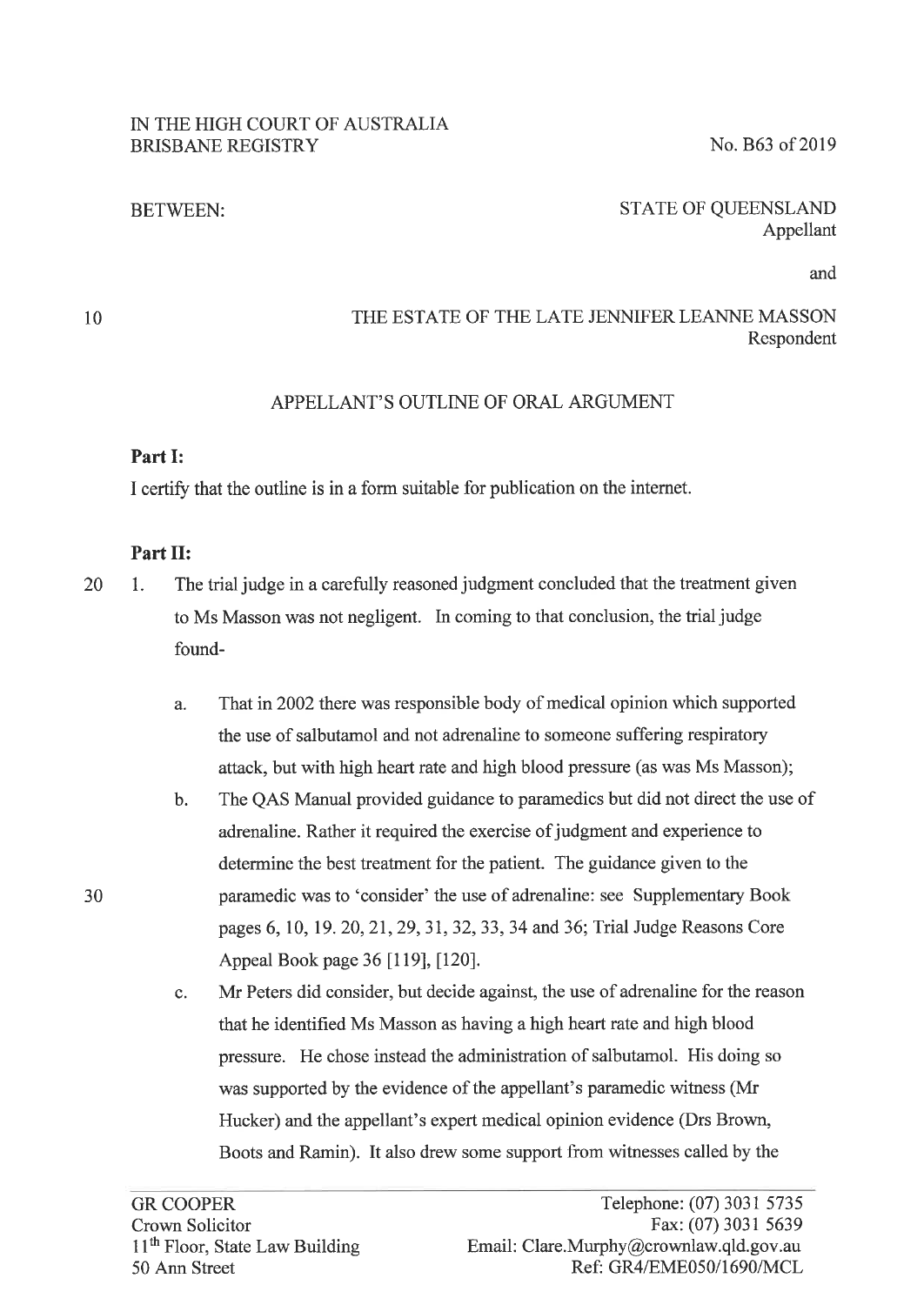respondent (in particular the paramedic Mr Keneally and Dr Raftos, an emergency medical specialist).

- 2. The Court of Appeal overturned that judgement. The Court of Appeal's reasons are largely directed to the issue of whether treatment of Ms Masson conformed with the Manual. Doing so focused attention on compliance with a professional standard or practice to the exclusion of the proper question, which is not decided solely or even primarily by reference to the Manual, of whether the conduct of Mr Peters ( and thus the QAS) fell below the standard of care to be expected of reasonable paramedics in 10 the circumstances. There are a number of issues which arise.
	- 3. *First-the Appellant's Outline paras [19]-[30]:* Did Mr Peters consider the administration of adrenaline at all? The Court of Appeal overturned the trial judge's conclusion that he had considered adrenaline for four reasons: (i) that a 2009 statement made by Mr Peters was unambiguous and showed that he had not considered adrenaline (beyond concluding he could not administer it); (ii) that Mr Peters had not given evidence that the 2009 statement was a mistake; (iii) that the pleaded case was inconsistent with Mr Peters having given consideration to the use of adrenaline; and (iv) Mr Peters' oral evidence was against him having given consideration to the use of adrenaline.
	- 4. On examination of the evidence and the trial judge's reasons it is clear the reasons relied on by the Court of Appeal do not justify overturning the trial judge's carefully considered view of the evidence as a whole: cf *Fox -v- Percy* (2003) 214 CLR 118 at [28], [39].
	- 5. The Respondent describes this issue (whether Mr Peters considered the use of adrenaline) as the sole determinative issue. That is not accepted, but if it is, then the respondent fails on causation, because the respondent did not attempt to advance a case that had Mr Peters considered the use of Adrenaline he would have done anything differently: *Appellant's Outline paras [37]*
	- 6. *Second- the Appellant's Outline paras [38]-[58]:* Whether there was a respectable body of medical opinion that salbutamol was an appropriate treatment for Ms

-2-

20

30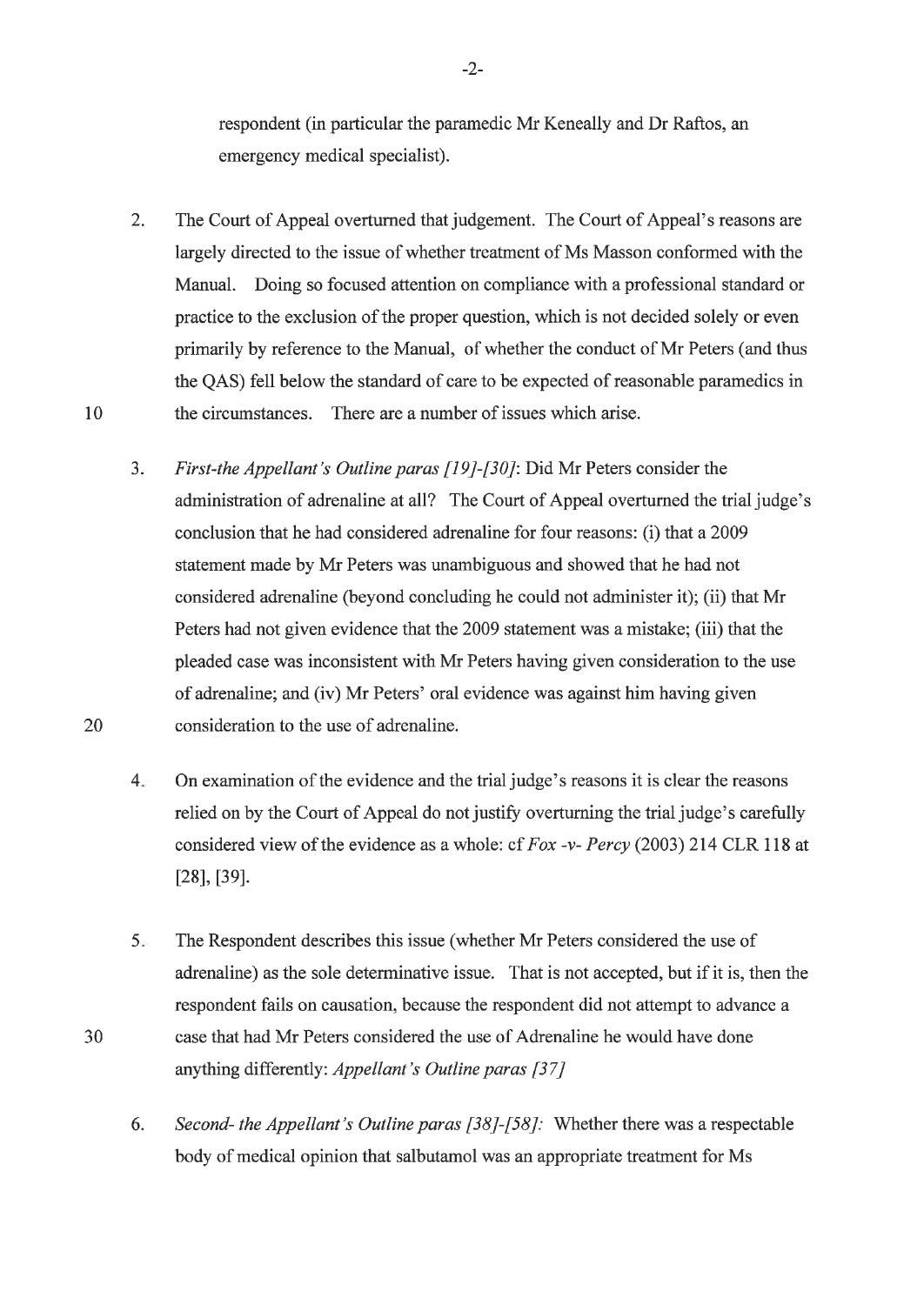Masson (at the time she had an elevated heart rate and blood pressure)? The trial judge held there was and the Court of Appeal concluded that that finding was not open on the evidence.

- 7. In doing so the Court of Appeal (Core Book page 64):
	- a. (especially at Court of Appeal [160]) misstated the effect of the trial judge's findings (cf trial judge at [153]-[155]; [55], [56], [93], [151]);
- b. did not have regard to the evidence, relied on by the trial judge, which 10 established there was such a respectable body of medical opinion: The Appellant's Outline at [38]-[58]; Reply Outline at [20];
	- c. (at [165]) distinguished the appellant's evidence because it did not conform to a hypothetical assumption which the experts rejected.
- 8. *Third-The Appellant's Outline paras [59]-[70], [31]- [36]:* The Court of Appeal (at [163]) held that even if there was a respectable body of medical opinion in 2002 that salbutamol was the preferred treatment for Ms Masson, and if Mr Peters was aware of that and administered salbutamol in accordance with it, nonetheless that would be negligent because it was not in accordance with the apparent preferred treatment as 20 revealed in the QAS Manual.
	- 9. That approach is to be rejected because
		- a. it focuses on only one, or perhaps two, of the pages of the Manual to the exclusion of the other parts requiring the exercise of judgment and experience by the paramedics;
		- b. it (explicitly) assumes the paramedics lack the expertise to make appropriate judgements, when the evidence is to the contrary: trial judge reasons at [119]-[120];
	- C. it sets, exclusively, as the standard of care compliance with a professional standard contrary to *Rogers-v Whitaker* (1992) 175 CLR 479. The paramedic did not owe Ms Masson a duty of care to follow the Manual.

30